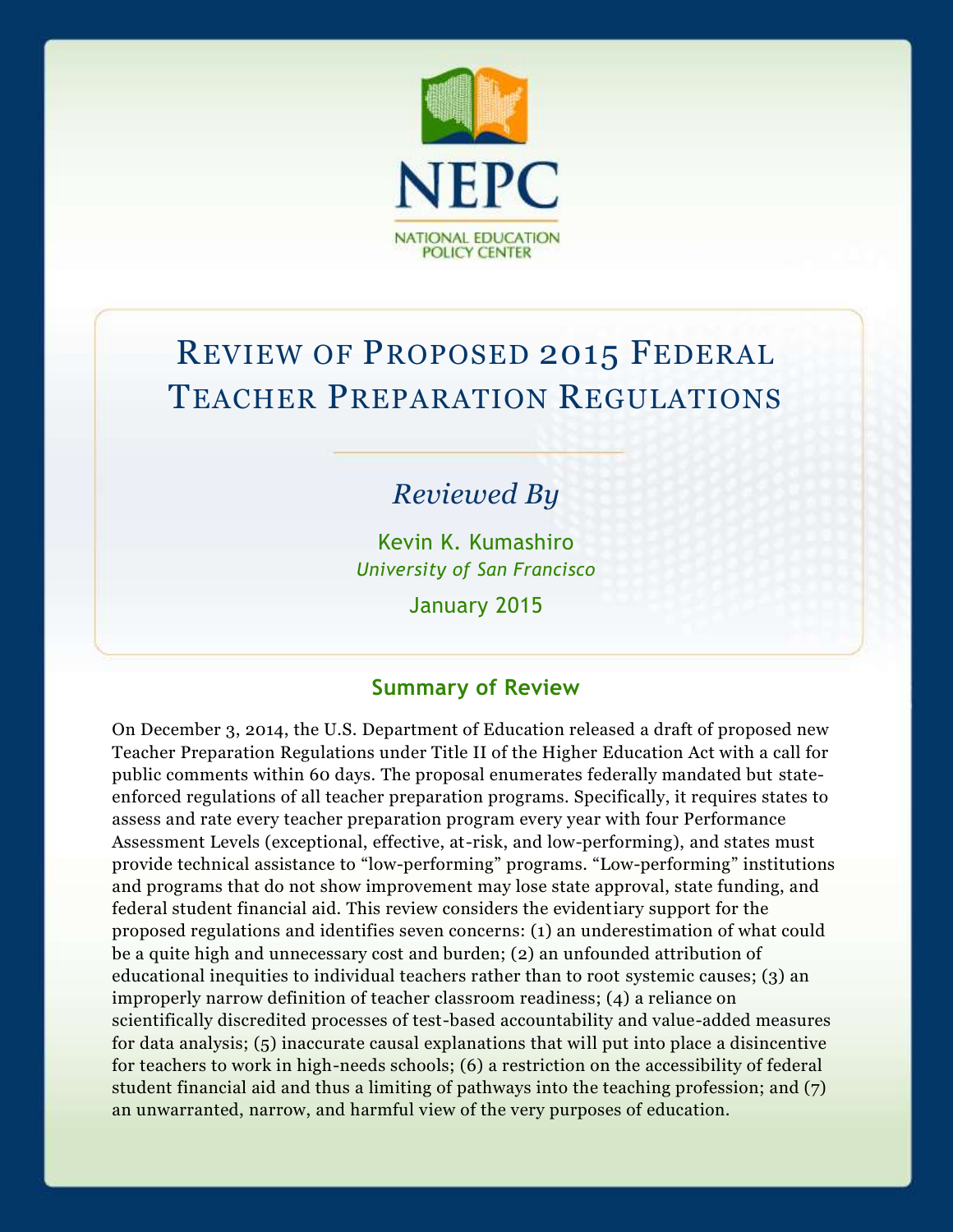**Kevin Welner** *Project Director*

**William Mathis** *Managing Director*

## **Erik Gunn**

*Managing Editor*

#### **National Education Policy Center**

**School of Education, University of Colorado Boulder, CO 80309-0249 Telephone: (802) 383-0058**

**Email: NEPC@colorado.edu http://nepc.colorado.edu**

**Publishing Director: Alex Molnar**



This is one of a series of Think Twice think tank reviews made possible in part by funding from the Great Lakes Center for Education Research and Practice. It is also available at http://greatlakescenter.org.

*This material is provided free of cost to NEPC's readers, who may make non-commercial use of the material as long as NEPC and its author(s) are credited as the source. For inquiries about commercial use, please contact NEPC at nepc@colorado.edu.*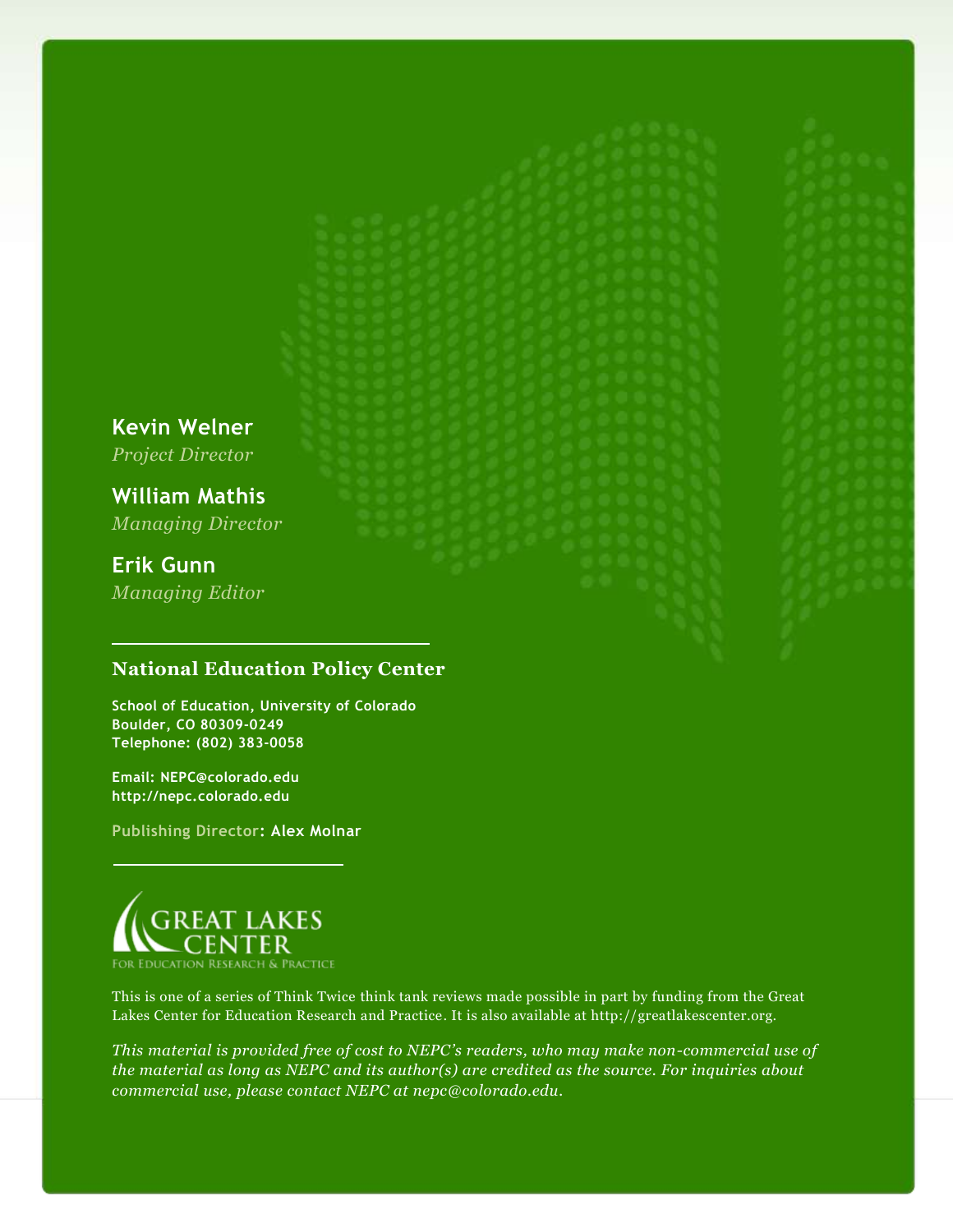## REVIEW OF PROPOSED 2015 FEDERAL TEACHER PREPARATION REGULATIONS

*Kevin K. Kumashiro, University of San Francisco*

## **I. Introduction**

Like no other time in our nation's history, the preparation of public school teachers is front-and-center in both national and statewide policy considerations. University-based teacher preparation programs, in particular, are under increased scrutiny and criticism, particularly from top policymakers, education leaders, and the media. Consistent throughout are messages that the problem is the existence of too many "mediocre" programs, and that the solution is to implement market-based "reforms" that may sound commonsensical but, on the whole, lack a sound research base. For example:

- In 2009 U.S. Secretary of Education Arne Duncan stated in a highly publicized speech at Columbia University: "By almost any standard, many if not most of the nation's 1,450 schools, colleges, and departments of education are doing a mediocre job of preparing teachers for the realities of the 21st century classroom. " <sup>1</sup> He continues to repeat this claim, but provides no factual base for the assertion.
- The new U.S. Undersecretary for Postsecondary Education, who has oversight for teacher preparation, Ted Mitchell, is the founder and director of the New Schools Venture Fund. In recent years, this fund led initiatives that promote deregulation and market-based policies in teacher preparation (and funded the California Superior Court lawsuit of *Vergara v California* that is widely viewed as undermining teacher protection laws).<sup>2</sup>
- In 2013 and again in 2014, the National Council on Teacher Quality (NCTQ), in partnership with *U.S. News and World Report*, conducted an assessment of more than 1,000 teacher preparation programs across the nation. With criteria and review processes that contrasted starkly with professionally recognized national accrediting agencies such as the National Council for Accreditation of Teacher Education,<sup>3</sup> NCTQ issued report cards that publicly proclaim almost all teacher preparation programs to be failing.<sup>4</sup> These reports were issued despite validity objections by such professional associations as the American Association of Colleges of Teacher Education.<sup>5</sup>
- In 2012, the Council of Chief State School Officers convened a task force consisting of representatives of the CCSSO, the National Association of State Boards of

http://nepc.colorado.edu/thinktank/review-proposed-teacher-preparation **1** *of* 12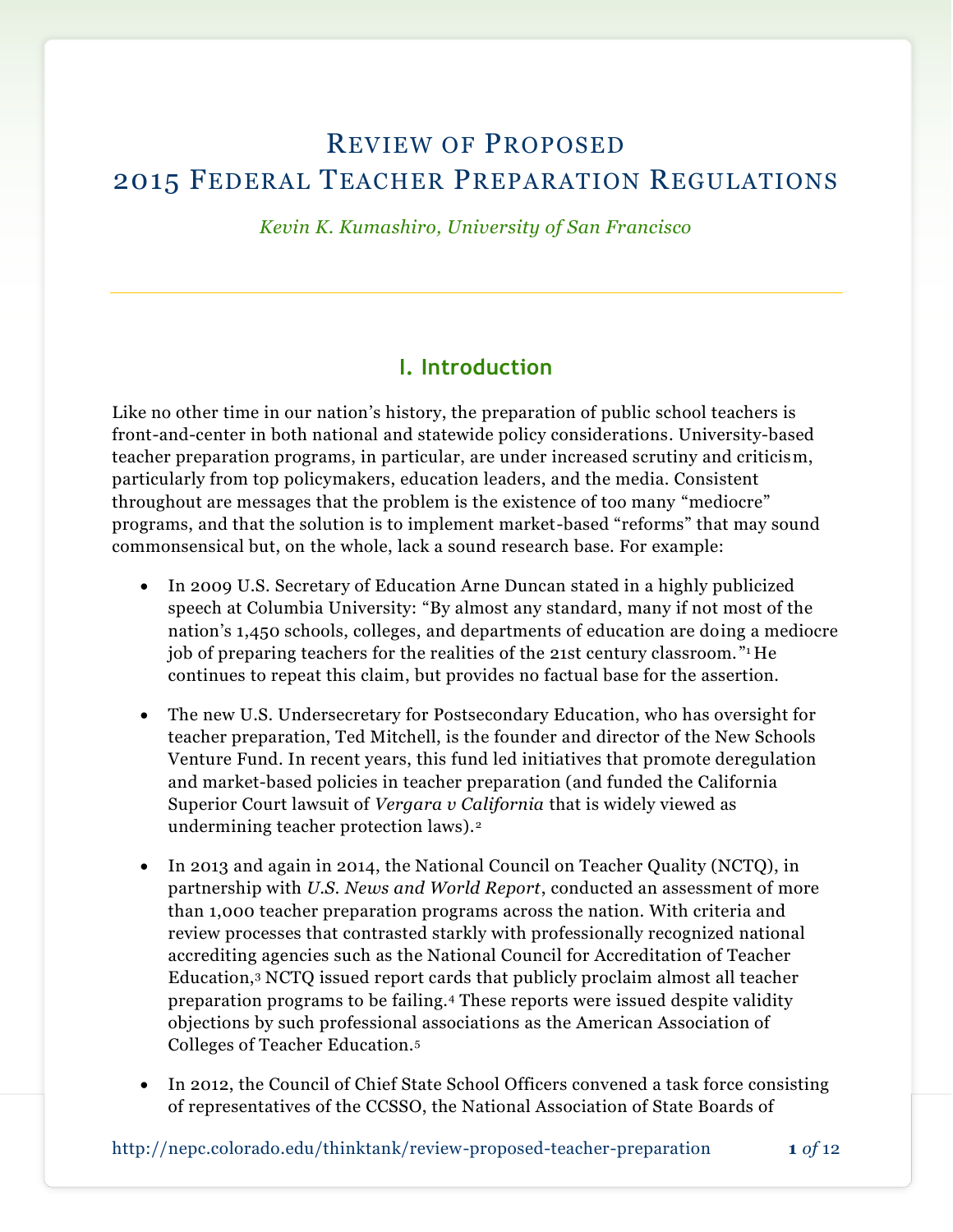Education, and the National Governors Association, but did not include teacher educators themselves. This task force recommended 10 action steps that fell within three state-specific policy levers of licensure; program approval; and data collection, analysis, and reporting.<sup>6</sup> Currently, a majority of states have indicated a willingness to implement these recommendations, and seven states are participating in a two-year pilot known as the Network for Transforming Educator Preparation. Included in the recommendations are the high-stakes use of performance assessments like the edTPA (the Pearson-administered Teacher Performance Assessment), and the rating of teacher preparation programs using outcomes data on the students of the teachers who graduate from the programs.

#### **Federal Teacher Preparation Rule-Making Initiatives**

In this political, media, and advocacy context, the U.S. Department of Education in spring 2012 put forward a draft of its proposed teacher preparation regulations for "negotiated rulemaking" in order to marshal support from key constituent groups. This process was not successful.<sup>7</sup> On December 3, 2014, the Department released a new draft, slightly different in substance from the first, in its "Notice of Proposed Rule Making." The U.S. Department of Education website contains a number of summary materials, including a 2 page overview and a 29-page PowerPoint overview.<sup>8</sup> The Federal Register<sup>9</sup> contains the full text of the proposed regulations.

- **By February 2, 2015,** the Department requests comments from the public (to be submitted online at [https://federalregister.gov/a/2014-28218\)](https://federalregister.gov/a/2014-28218) on any or all of the content of the proposed regulations.
- **By January 2, 2015,** the federal Office of Management and Budget (OMB) requested comments sent separately (via email to [OIRA\\_DOCKET@omb.eop.gov\)](mailto:OIRA_DOCKET@omb.eop.gov) on the cost and burden of implementing these regulations, so that it could prepare its response to the Department.

## **II. Summary of the Proposed Regulations**

The implicit foundation of the "mediocrity" of teacher preparation programs and the aim of holding these programs accountable for raising student test scores are the most controversial features of the proposed rules.

Within the dense bureaucratic language of the 74 pages of proposed rules resides a fundamental re-orientation of the nation's 25,000 teacher preparation programs. All states receiving federal funding under the Higher Education Act are affected, which means that all teacher preparation programs in every state, including programs that offer alternative routes to initial licensure outside of institutions of higher education (that is, nonuniversity-based teacher preparation programs), are affected as well.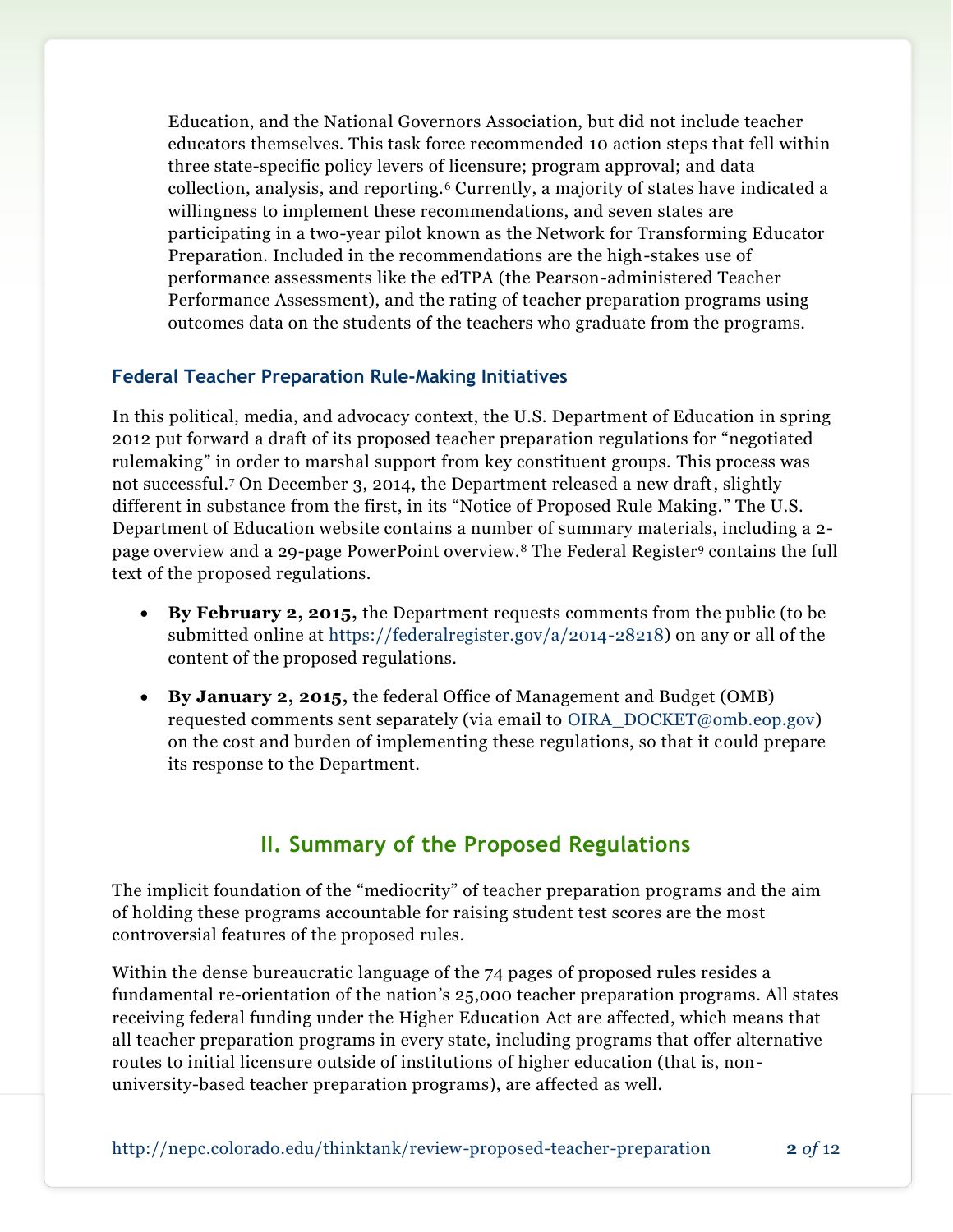The scope is more formally defined in the Federal Register:

The Secretary proposes new regulations to implement requirements for the teacher preparation program accountability system under title II of the Higher Education Act of 1965, as amended (HEA), that would result in the development and distribution of more meaningful data on teacher preparation program quality (title II reporting system). The Secretary also proposes to amend the regulations governing the Teacher Education Assistance for College and Higher Education (TEACH) Grant Program under title IV of the HEA so as to condition TEACH Grant program funding on teacher preparation program quality and to update, clarify, and improve the current regulations and align them with title II reporting system data.<sup>10</sup>

What does this mean in practice? The proposed teacher preparation regulations center on federally mandated but state-enforced definitions of program quality and regulation of all teacher preparation programs. Specifically, they require states to assess and rate every teacher preparation program every year with four Performance Assessment Levels (exceptional, effective, at-risk, and low-performing), and states must provide technical assistance to "low-performing" programs. Institutions or programs determined to be lowperforming may lose state approval, state funding, and federal student financial aid.

The rating is to be based on four indicators or performance outcomes, not all of which are weighted equally, and gives states some flexibility in determining the substance and the measurement of these outcomes. The four outcomes are:

- student learning outcomes (aggregate learning of the students in the classrooms of the program's graduates, consisting primarily of student growth or gains in test scores),
- employment outcomes (placement and retention rates of program graduates, particularly in high-needs schools),
- survey outcomes (perceptions of the program by graduates and by employers), and
- accreditation (by the Council for the Accreditation of Educator Preparation [CAEP], or by the state with certain criteria as prescribed in the regulations, including curriculum content, clinical experiences, and entry/exit qualifications).

In application, "student learning outcomes" will be calculated primarily by standardizedtest-based value-added measures (VAMs), and programs will need to track graduates for several years after graduation and to develop longitudinal data-collection systems.

The proposed timeline for the implementation of these regulations is:

By September 2015 the teacher preparation regulations would be finalized.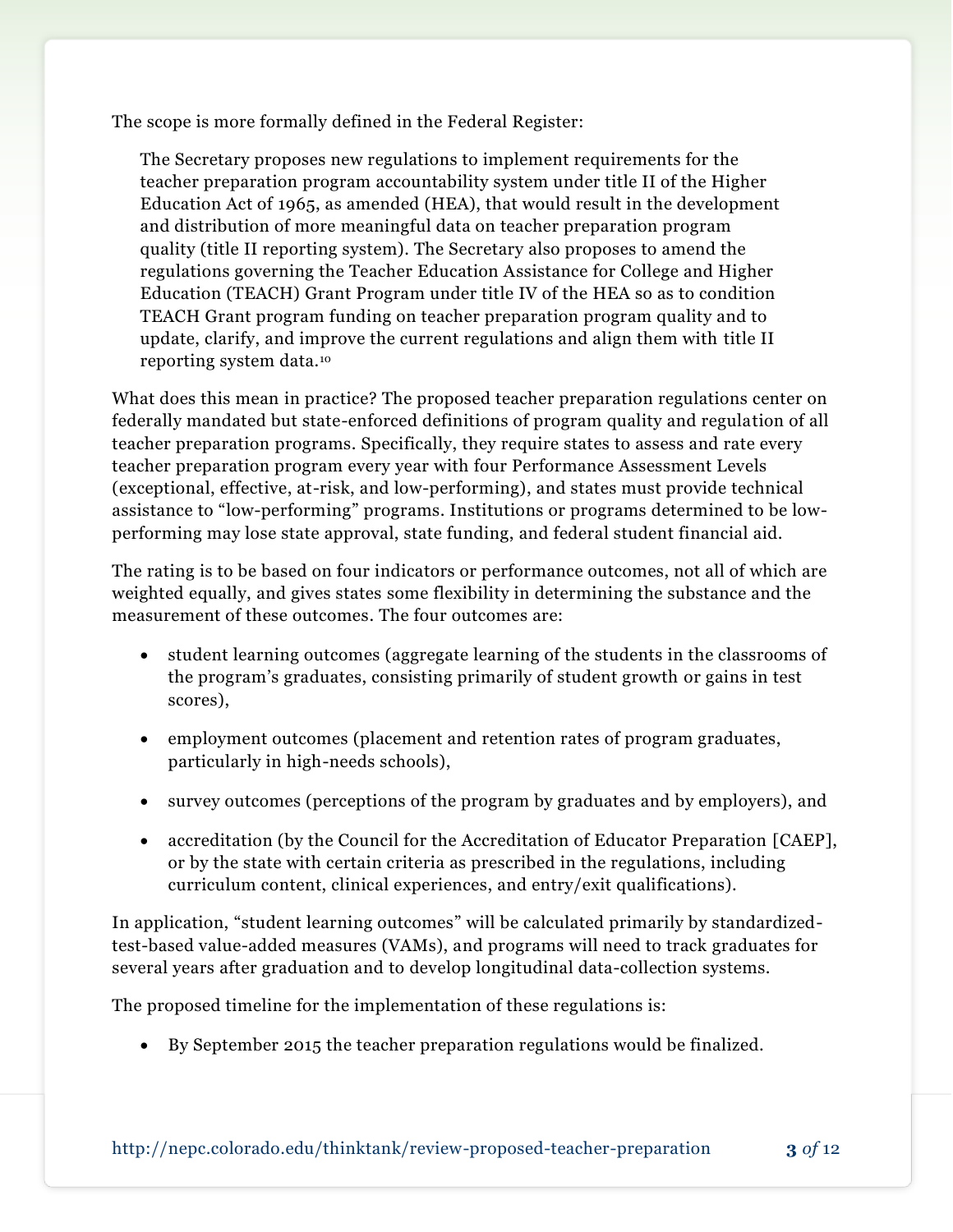- In 2015-16 states would design the data management systems necessary for the performance ratings, and in subsequent years, states and institutions or programs would engage in data collection and analysis.
- The reporting would emerge in stages, with pilot Institutional Report Cards in October 2017 and pilot State Report Cards in April 2018 that move states toward public reporting of performance outcomes of each institution or program; that would be in addition to current Title II reporting requirements.
- In April 2019 states would be required to rate all teacher preparation programs, and starting in July 2020 all institutions' eligibility for TEACH grants would be affected by these ratings.

## **III. Analysis of Key Issues in the Proposed Regulations**

Improving teacher quality and teacher preparation should be a process that engages key constituents and communities and draws on both scholarly and practical expertise. The proposed regulations have not emerged from an inclusive, democratic decision-making process, or from the substantive involvement of qualified experts, or from sound research. Many of the most contentious elements that derailed the spring 2012 "negotiated

rulemaking" were challenged precisely because they were not supported by research (including the problematic definitions of performance outcomes and use of value-added measures), but they remain in the proposed regulations.

Additionally, the regulations reflect an historic overreach of the federal government through regulation, in at least three ways: the proposed regulations extend the reach of the federal government into what is currently the domain of states (program approval) and institutions (academic affairs); the proposed regulations extend to all states what is currently required

*The proposed regulations have not emerged from an inclusive, democratic decision-making process, or from the substantive involvement of qualified experts, or from sound research.*

only of states who received Race to the Top funding or ESEA waivers; and the proposed regulations make significant policy changes without substantive and inclusive deliberation with either the profession or Congress.

The following discussion points are meant as a tool to assist readers in framing their own thoughts and comments on the key issues in order to respond to the Department's call for public comments by the deadline of February 2, 2015. They are not meant as comments upon any particular political organization, party, or philosophy.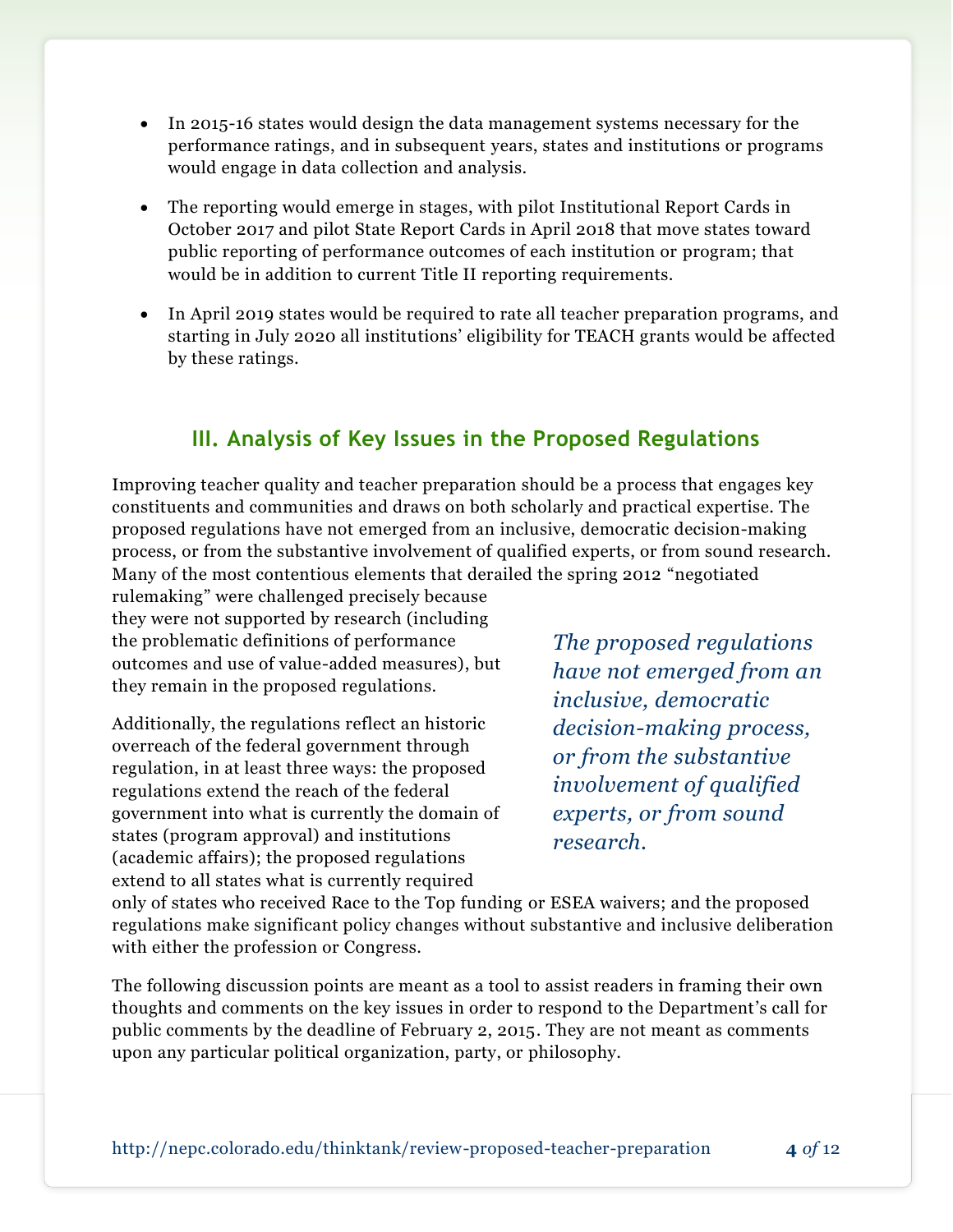#### **1. The proposed regulations will likely burden institutions with cost and labor that is higher than estimated, which could constitute an expensive unfunded mandate.**

Included in the regulations is a separate and more immediate request for public comments to the Office of Management and Budget (OMB) specifically about the estimated cost and burden of implementation. There is no federal funding to implement these regulations, but because the economic impact is expected to exceed the \$100 million threshold for greater scrutiny by the OMB, the OMB must provide feedback to the Department. The regulations estimate the total cost for implementation to be \$42.1 million over 10 years, and details the estimates of cost and labor in pages 71858-71884.

The regulations claim that no new data are needed for student growth and for value-added modeling and that only a few hours of labor will be needed for each of the components. The regulations inaccurately presume that states and institutions are already collecting much of this data or can easily do so, such as by tracking the placement and retention of graduates for years after graduation; by gathering student test scores and tying them to specific teachers and, in turn, tracing them back to institutions; and by gathering qualitative feedback from graduates and employers years after graduation. The regulations' estimated cost for all of the nation's higher education institutions is \$3.7 million annually, which appears to be grossly insufficient to hire additional staff and create and administer new data-collection instruments and data-management systems for every institution in every state every year. Creating and administering such systems and processes would certainly be costly and would disproportionately affect the public universities that prepare large numbers of public-school teachers.

If such data were useful for evaluating institutions or programs, the cost and burden might be warranted, but such utility has not been demonstrated, as is addressed below. Such data do not provide a scientifically acceptable basis for rating the performance of programs, and therefore, even if the cost and burden were low, such expense would not be justified.

Furthermore, although the analysis of cost and burden focuses primarily on the role of states and institutions, it should be noted that principals and district leaders will be affected as well. For the teachers within their first few years of hire, principals and district leaders will be responsible for annually validating student growth and completing surveys of teacher effectiveness and program preparation. This load is particularly significant in high-needs schools and areas where high teacher-turnover rates translate into large numbers of new teachers every year.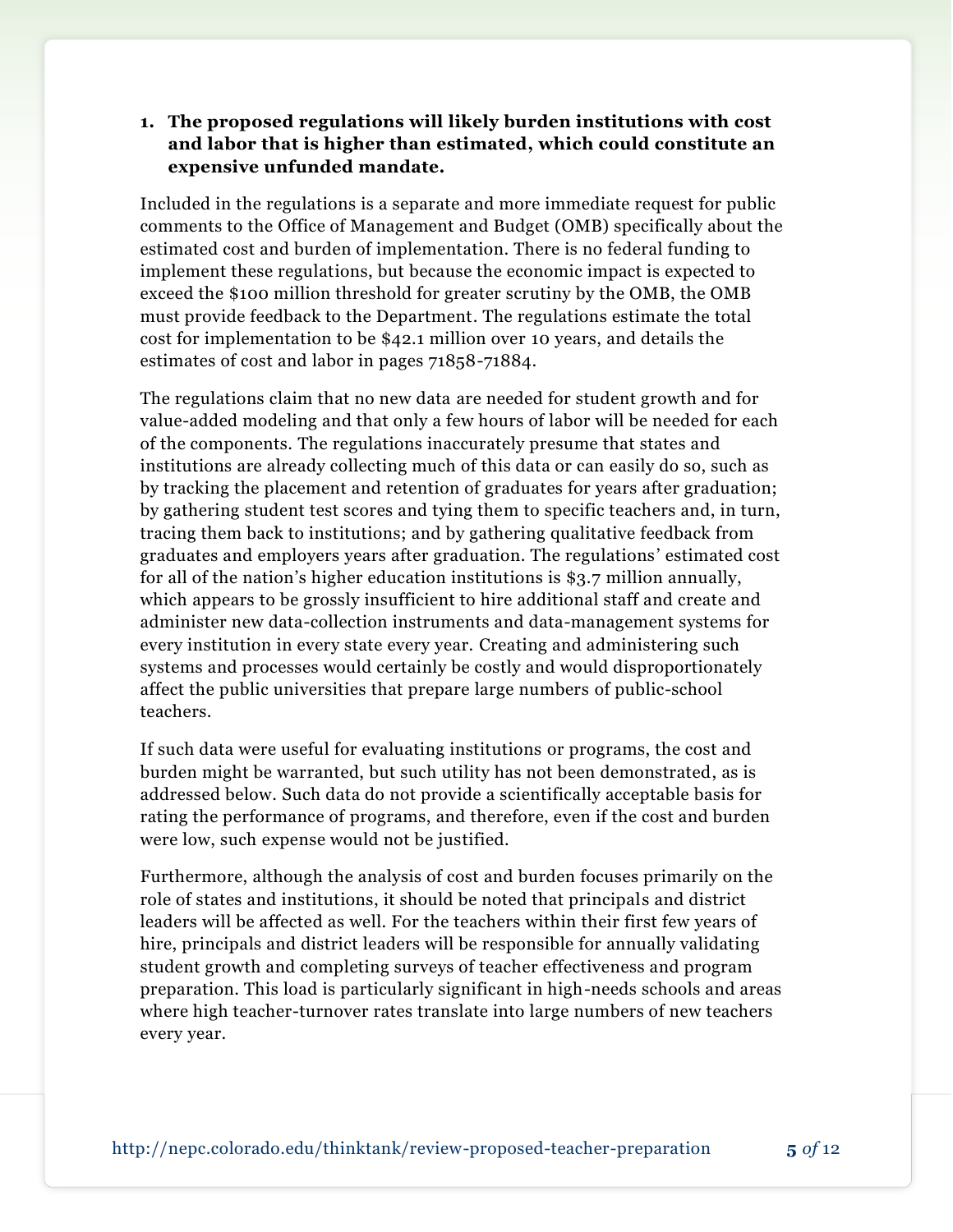**2. The proposed regulations inaccurately conceptualize the impact and the preparedness of teachers as independent of larger systems.**

This happens in two ways:

**a. The proposed regulations inaccurately ascribe educational inequities and inadequacies to individual teachers, and in so doing, obscure paramount systemic flaws in education and in society.**

The regulations rightly point to research that shows how teachers matter and that individual teachers can have significant impact on the learning and success of their students. But the regulations inaccurately infer that the reverse and inverse are true: namely, that student learning is solely the result of having an effective teacher, and that the lack of student learning is solely the result of having an ineffective teacher. Furthermore, the regulations trace this causal chain back one more step to the effectiveness of the program that prepared the teacher.

Besides being indefensible science and social policy, this is not how professional preparation programs are properly evaluated. Medical schools, for example, are not evaluated by tracking graduates to aggregate the wellness of their patients, because patient wellness is affected by a range of other factors, including patient and family history, health care access, the economy of food and nutrition, environmental conditions, cultural influences, and so on. These matters are far beyond the control of physicians. So, too, with teachers. Blaming teachers and teacher-preparation programs masks the much larger, systemic problems in public education and society. The Department should treat teacher quality and preparation as inseparable from structural and systemic factors that affect student learning and success. It should reframe the conversation toward addressing such systemic and well-documented problems as racial segregation, inequitable funding, narrowed and disconnected curriculum, flawed assessments and use of assessments, undemocratic governance, strains on community capacity, and other factors with far stronger established links to school success. <sup>11</sup>

#### **b. The proposed regulations define the goal of classroom readiness too narrowly.**

The regulations rightly point to research that shows that new teachers feel illprepared to deal with the realities of classrooms, including in areas such as behavior management and differentiated instruction. However, the regulations inaccurately infer that teacher preparation programs are failing because their graduates are unable to perform as effectively as a teacher with multiple years of accumulated wisdom. Such a narrow definition of readiness is not the goal of preservice preparation in other professions. New physicians are expected to gradually progress under the guidance of mentors from interns or apprentices to independent practitioners. This narrow definition of readiness is also not the goal of pre-service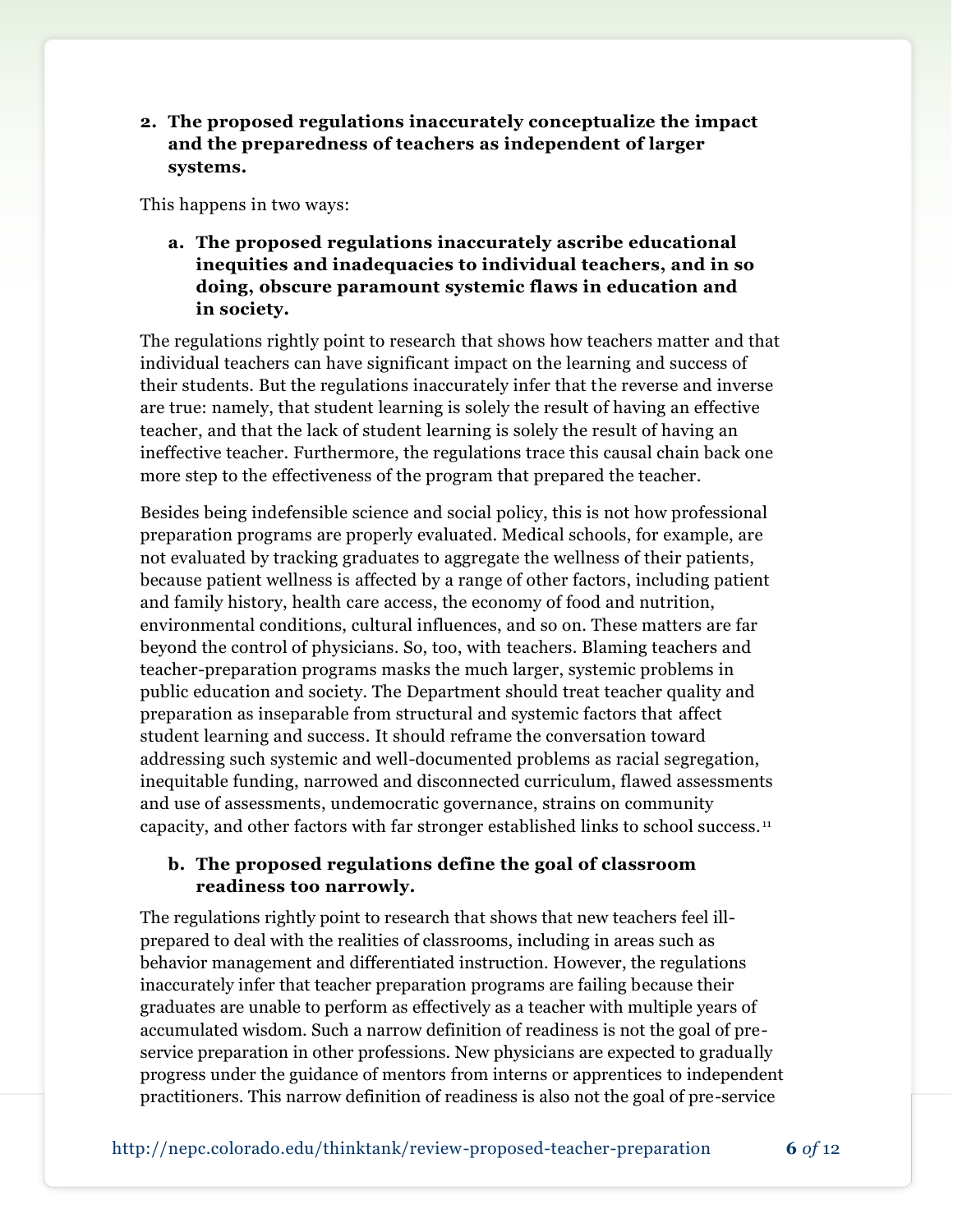preparation of teachers in high-performing school systems in other countries, such as Japan and Finland. Elsewhere, preparation programs work in concert with schools and the profession to develop institutional structures and professional cultures that support working in teams to develop their teaching skills and have an impact on students.<sup>12</sup> The Department should view the goal of classroom readiness within a more holistic, developmental, and collective framework, and should evaluate and support teacher preparation programs accordingly.

#### **3. The proposed regulations mandate the evaluation and weighting of outcomes that are narrow at best, and misleading at worst.**

As noted earlier, the regulations require states to rate institutions and programs based on four indicators: student learning outcomes, employment outcomes, survey outcomes, and accreditation. The two most prominent outcomes are also the most problematic:

### **a. The proposed regulations rely on a test-based accountability framework and on value-added measures for data analysis, which are scientifically inadequate and discredited processes for decision-making in education.**

The regulations require evidence of student learning in the classrooms of the program graduates when evaluating teacher preparation programs. The regulations claim that the evaluations need not be over-determined by valueadded measures (VAMs), which purport to link gains in student achievement (i.e., increases in student test scores) to the teacher, and in turn, to the program that prepared the teacher. However, the reality is that VAMs will drive determinations of teacher effectiveness. This will happen in two ways. First, although the regulations appear to give options, in reality they give no realistic option aside from VAMs. The regulations allow for student learning to be assessed in one of two ways: student growth (which includes the use of VAMs) and teacher evaluations (which a careful read reveals to be based in large part on student growth). Therefore, regardless of the method of assessment, student growth (including VAMs) is a significant factor. Second, the current VAM requirement within Race to the Top and NCLB waivers, along with companion state-level legislative action, create a context in which districts are compelled to use VAMs.

This reliance on VAMs would not be a problem if they proved valid and reliable for decision-making, but research clearly does not support the use of VAMs to make high-stakes decisions about teacher quality and teacher-preparation program quality. The idea seems commonsensical: value-added measures are ways of looking at whether a student's achievement goes up over a period of time, and if we account for all other factors, we should be able to attribute those gains to the teachers that they had, and in turn, the programs that prepared those teachers. But several leading research organizations, including the American Educational Research Association, American Statistical Association, National Academy of Education, and National Research Council, <sup>13</sup> as well as

http://nepc.colorado.edu/thinktank/review-proposed-teacher-preparation **7** *of* 12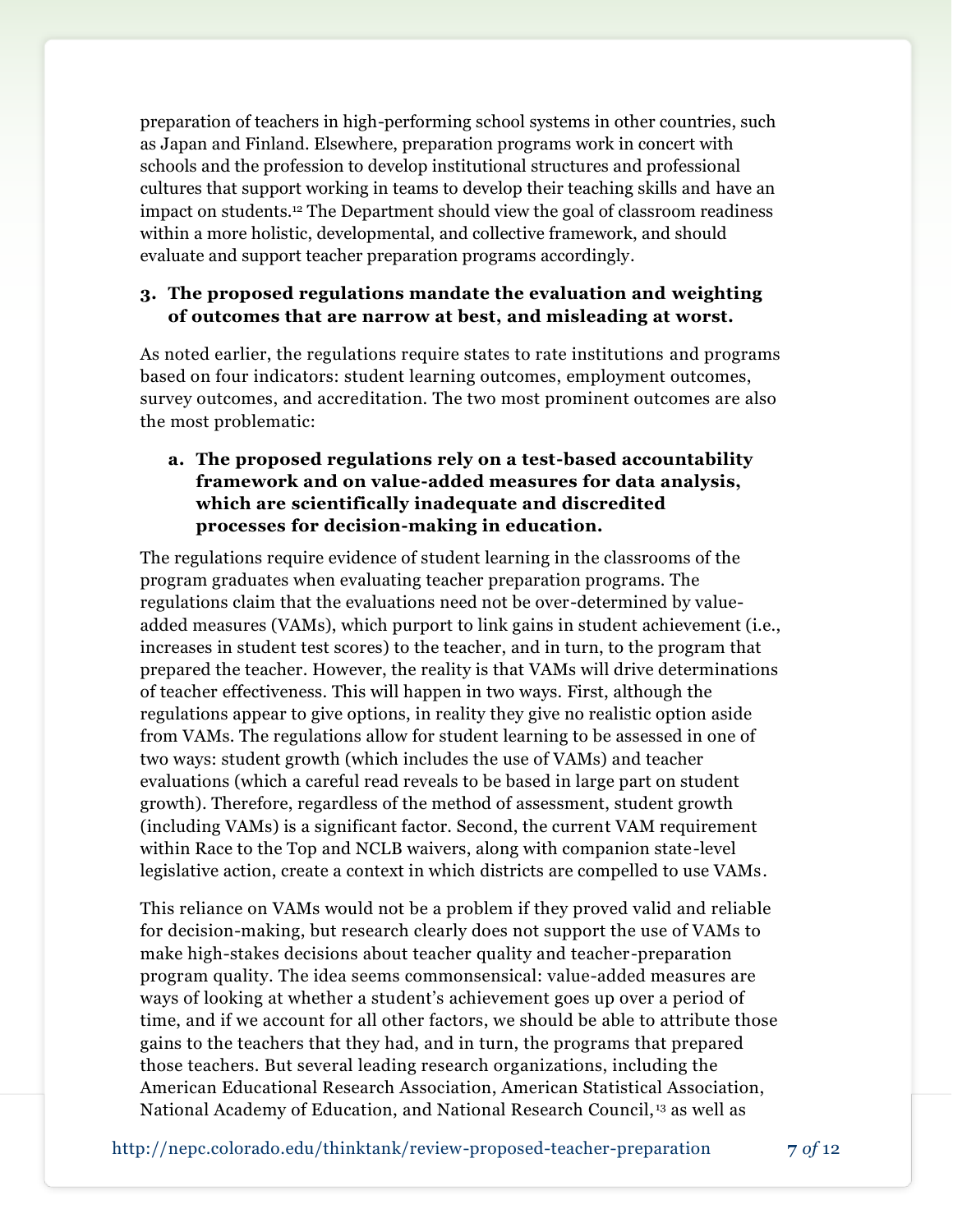collectives of education scholars across the nation, <sup>14</sup> have issued statements that warn against using VAMs to make high-stakes decisions. They are neither valid nor reliable for such decisions. Extending this causal logic to the institutions that prepare those teachers is to compound, not resolve, the problems.

### **b. The proposed regulations rely on inaccurate causal explanations for placement and retention that may dissuade institutions from helping to place their graduates in highneeds schools, content areas, and communities.**

The indicator of employment outcomes inaccurately presumes that placement and retention are the result of program quality, without sufficient acknowledgment of the role of the job economy, work conditions, personal life circumstances, and preferences that can affect employment and tenure. The impact of a teacher on student learning cannot be accurately explained without including the challenges of teaching in schools with insufficient resources, high teacher turnover, low student retention, high levels of violence, and high numbers of students with special needs, students in distress, and student populations that are underserved and marginalized because of poverty, racial inequities, healthcare access, and so on.<sup>15</sup> As a result, although the regulations prioritize the placement and retention of new teachers in high-needs schools, if the teacher preparation program is judged on the test scores of high-needs students, it creates an obvious disincentive to place their students in these schools.

There are three related concerns. First, the goal of placing new teachers in highneeds schools without creating additional support systems contradicts the goal within ESEA of more evenly staffing high-needs schools with both new and experienced teachers.

Second, not all teacher preparation programs are treated equally in this indicator. The method for calculating rates of placement and retention is prescribed for higher education institutions but can be calculated differently for providers of alternative routes to certification. Whether there is equality between these pathways is unknown.

Third, state universities and institutions serving minorities may be disproportionately affected because they prepare large numbers of teachers in high-needs schools. The Department should develop more appropriate and equitable indicators of student learning that encourage, rather than dissuade, working in high-needs schools and contexts.

#### **4. The proposed regulations negatively affect federal funding for students in financial need, thereby restricting their access to the teaching profession, particularly for underrepresented groups.**

Institutions and programs judged to be low-performing may lose state approval, state funding, and federal student financial aid, including eligibility for students in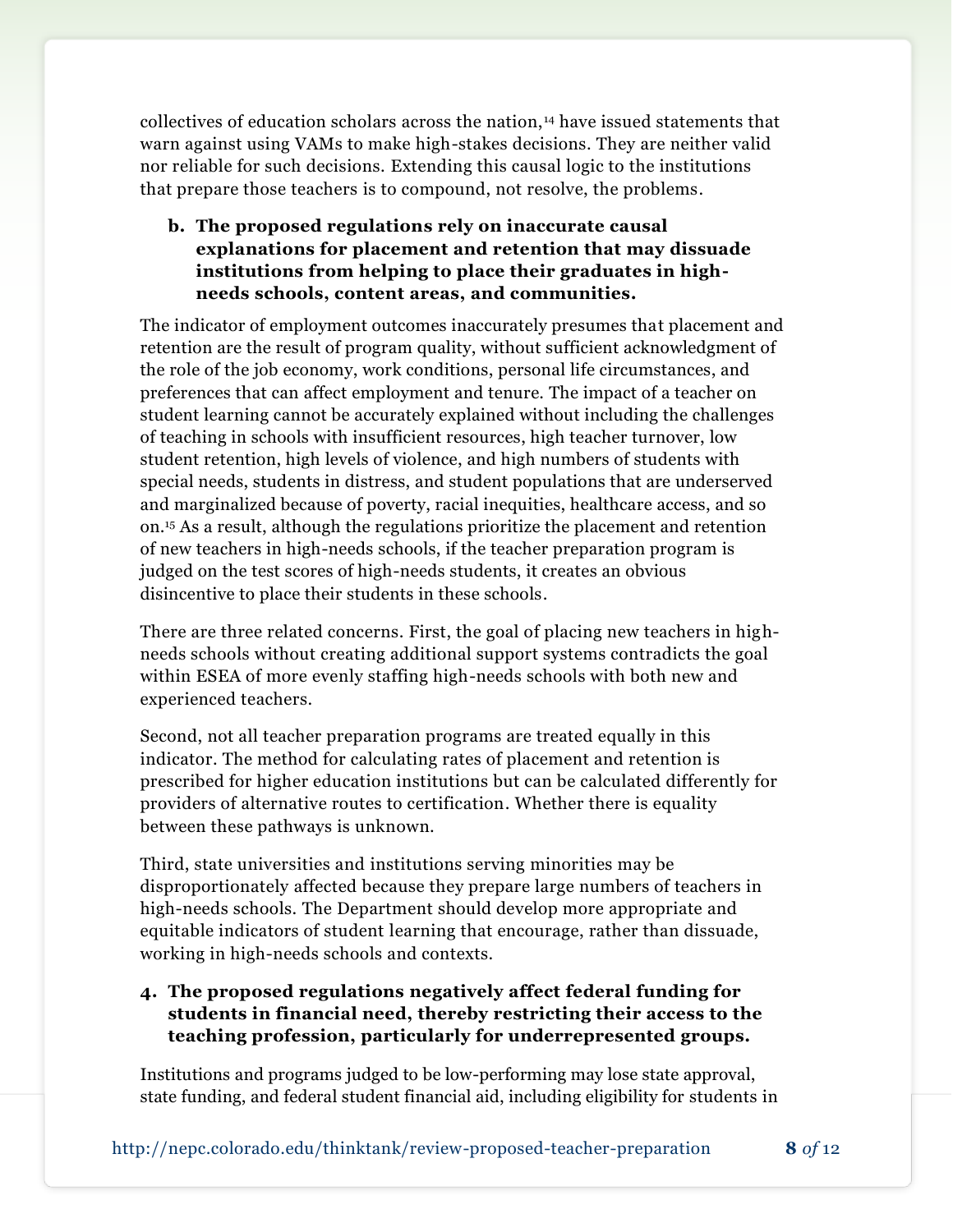those programs for the HEA Title IV student aid program known as the Teacher Education Assistance for College and Higher Education (TEACH) grants. Currently, this is a \$100 million program that targets students in financial need who commit to teach in high-needs areas. One of the intended outcomes of these regulations is to reduce the number of "low-performing" institutions and programs in which students receive TEACH grants. By reducing the number of institutions in which students are eligible for federal funding, the proposed regulations will further reduce the accessibility of higher education and teacher preparation programs for low-income students, many of whom are students of color, and many of whom are underrepresented in the teaching profession. <sup>16</sup> The Department should continue to determine student aid eligibility based on student need, not on institutional ratings that lack a sound research base.

#### **5. Overall, the proposed regulations presume a narrow and diminished view of the purposes of public education.**

Within the proposed regulations, student learning is presumed to be marked by high test scores; teaching is presumed to be the raising of test scores; and teacher preparation is presumed to enable teachers to increase test scores. But, as commonly agreed, this is not the end goal of education. If, as John Dewey said, the purpose of education is to strengthen our democratic society, <sup>17</sup> then the proposed regulations should expand and enrich, not narrow and limit, how the nation thinks about and advances the promises and purposes of public education. Instead of test score gains, the rules could push states, professions, districts, and institutions and programs to think deeply about what it means to prepare the next generation to advance the principles and promises of a democratic nation, what it means to prepare every child to flourish in life,<sup>18</sup> and what it means to address public education's own troubled history of maintaining societal inequities even when purporting to provide equal educational opportunity for all. <sup>19</sup> The Department should lead the country in imagining and building a public school system, a teaching profession, and the teacher preparation programs that serve them in ways that truly improve education and society.

### **IV. Conclusions**

Readers are encouraged to review the proposed rules at the web address provided below and to submit their own comments. The Department looks not only at the content but also at the number of comments submitted and at which components of the proposed regulations are addressed. The deadline for comments is February 2, 2015. Comments can be submitted via a weblink to "Submit a Formal Comment" on the Federal Register website [\(https://federalregister.gov/a/2014-28218\)](https://federalregister.gov/a/2014-28218).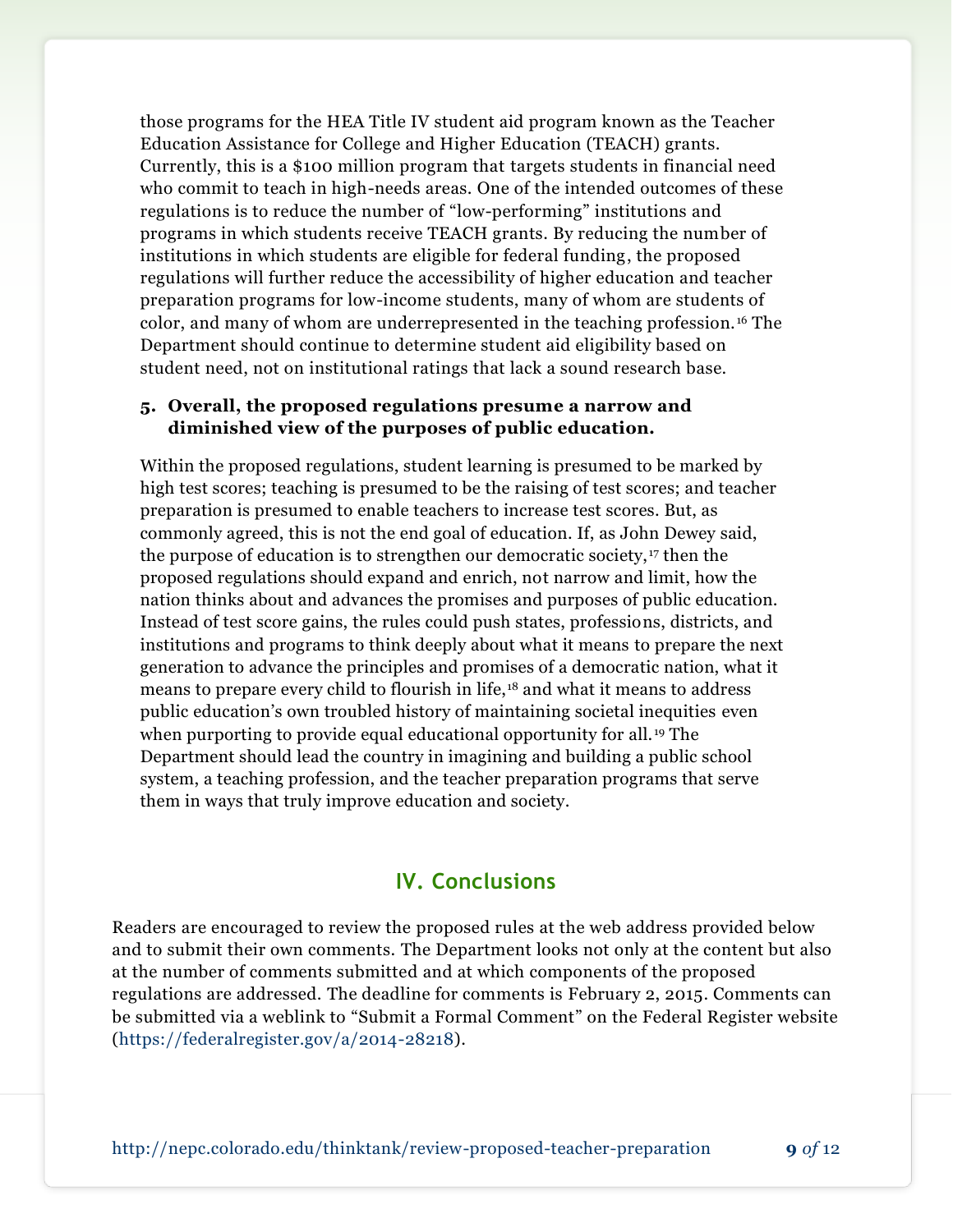## **Notes and References**

1 See, for example:

Medina, J. (2009). Teacher training termed mediocre*. The New York Times.* Retrieved Dec. 28, 2014, from [http://www.nytimes.com/2009/10/23/education/23teachers.html.](http://www.nytimes.com/2009/10/23/education/23teachers.html?_r=2&)

The full text of the speech is available here:

United States Department of Education (2009). *Teacher preparation: Reforming the uncertain profession remarks of secretary Arne Duncan at Teachers College, Columbia University*. Retrieved Dec. 28, 2014, from [http://www2.ed.gov/news/speeches/2009/10/10222009.html.](http://www2.ed.gov/news/speeches/2009/10/10222009.html)

2 Zeichner, K. & Pena-Sandoval, C. (forthcoming). Venture philanthropy and teacher education policy in the U.S: The role of the New Schools Venture Fund. *Teachers College Record, 117*(6).

3 See:

Eduventures (2010). *Review & critique of the National Council on Teacher Quality (NCTQ) methodology to rate schools of education*. Retrieved Dec. 28, 2014, from [http://coeresearch.unm.edu/docs/eduventures-nctq-method-crit.pdf.](http://coeresearch.unm.edu/docs/eduventures-nctq-method-crit.pdf)

4 The full NCTQ report is available here:

National Council on Teacher Quality (2014). *Teacher prep review*. Retrieved Dec. 28, 2014, from [http://www.nctq.org/teacherPrep/review2014.do.](http://www.nctq.org/teacherPrep/review2014.do)

5 See:

Robinson, S. P. (2014, June 18). *Statement on NCTQ Teacher prep review from Sharon P. Robinson, Ed.D., AACTE President and CEO*. Retrieved Dec. 28, 2014, from [https://aacte.org/news-room/press-releases-statements/462-statement-on-nctq-teacher-prep-review-from](https://aacte.org/news-room/press-releases-statements/462-statement-on-nctq-teacher-prep-review-from-sharon-p-robinson-ed-d-aacte-president-and-ceo)[sharon-p-robinson-ed-d-aacte-president-and-ceo.](https://aacte.org/news-room/press-releases-statements/462-statement-on-nctq-teacher-prep-review-from-sharon-p-robinson-ed-d-aacte-president-and-ceo)

6 See:

CCSSO Task Force on Educator Preparation and Entry into the profession (2012, December). *Our responsibility, our promise: Transforming educator preparation and entry into the profession.* Retrieved Dec. 28, 2014, from

[http://ccsso.org/Resources/Publications/Our\\_Responsibility\\_Our\\_Promise\\_Transforming\\_Educator\\_](http://ccsso.org/Resources/Publications/Our_Responsibility_Our_Promise_Transforming_Educator_Preparation_and_Entry_into_the_Profession.html) [Preparation\\_and\\_Entry\\_into\\_the\\_Profession.html.](http://ccsso.org/Resources/Publications/Our_Responsibility_Our_Promise_Transforming_Educator_Preparation_and_Entry_into_the_Profession.html)

- 7 Sawchek, S. (2012, April 25). Deadlocked negotiators fail to reach consensus on teacher-prep rules. *Education Week.* Retrieved Dec. 28, 2014, from [http://blogs.edweek.org/edweek/teacherbeat/2012/04/deadlocked\\_negotiators\\_fail\\_to.html?r=540465243.](http://blogs.edweek.org/edweek/teacherbeat/2012/04/deadlocked_negotiators_fail_to.html?r=540465243)
- 8 United States Department of Education (2014). *Improving teacher preparation: Building on innovation*. Retrieved Dec. 28, 2014, from [http://www.ed.gov/teacherprep.](http://www.ed.gov/teacherprep)
- 9 Office of the Federal Register (2014). *Teacher preparation issues*. Retrieved Dec. 28, 2014, from [https://www.federalregister.gov/articles/2014/12/03/2014-28218/teacher-preparation-issues.](https://www.federalregister.gov/articles/2014/12/03/2014-28218/teacher-preparation-issues)
- 10 See the "Summary of Proposed Changes" (p. 71819) in:

Office of the Federal Register (2014). *Teacher preparation issues*. Retrieved Dec. 28, 2014, from [https://www.federalregister.gov/articles/2014/12/03/2014-28218/teacher-preparation-issues#h-16.](https://www.federalregister.gov/articles/2014/12/03/2014-28218/teacher-preparation-issues#h-16)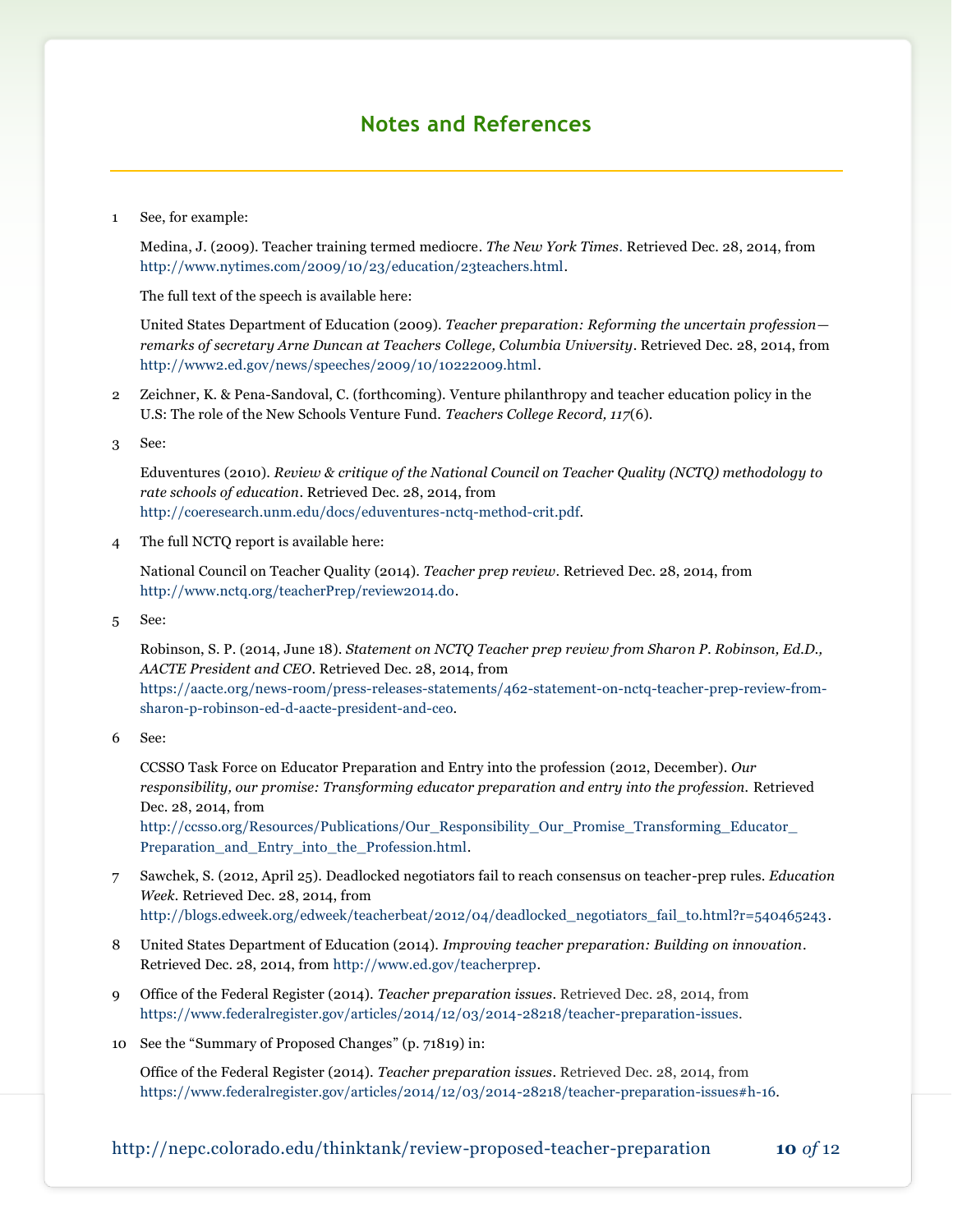11 See:

Ladson-Billings, G. (2006). From the achievement gap to the education debt: Understanding achievement in U.S. schools. *Educational Researcher*, *35*(7), 3-12;

Ravitch, D. (2013). *Reign of error: The hoax of the privatization movement and the danger to America's public schools.* New York: Knopf;

Kumashiro, K. K. (2012). *Bad teacher!: How blaming teachers distorts the bigger picture.* New York: Teachers College Press.

12 See:

Green, E. (2014). *Building a better teacher: How teaching works (and how to teach it to everyone).* New York: W. W. Norton and Company;

Darling-Hammond, L. (2010). *The flat world and education: How America's commitment to equity will determine our future*. New York: Teachers College Press.

#### 13 See:

American Educational Research Association (2014, September 11). *AERA-NAED hold successful briefing on teacher evaluation*. Retrieved Dec. 28, 2014, from

[http://www.aera.net/EducationResearch/ResearchandthePublicGood/PublicBriefings/AERA-](http://www.aera.net/EducationResearch/ResearchandthePublicGood/PublicBriefings/AERA-NAEDHoldSuccessfulBriefingonTeacherEval/tabid/10902/Default.aspx)[NAEDHoldSuccessfulBriefingonTeacherEval/tabid/10902/Default.aspx;](http://www.aera.net/EducationResearch/ResearchandthePublicGood/PublicBriefings/AERA-NAEDHoldSuccessfulBriefingonTeacherEval/tabid/10902/Default.aspx)

American Statistical Association (2014, April 8). *ASA statement on using value-added models for educational assessment.* Retrieved Dec. 28, 2014, from [http://www.amstat.org/policy/pdfs/ASA\\_VAM\\_Statement.pdf;](http://www.amstat.org/policy/pdfs/ASA_VAM_Statement.pdf)

National Research Council and National Academy of Education (2010). *Getting value out of value-added: Report of a workshop*. Washington, DC: The National Academies Press. Retrieved Dec. 28, 2014, from [http://www.nap.edu/openbook.php?record\\_id=12820.](http://www.nap.edu/openbook.php?record_id=12820)

14 See the 2011 letter to the New York Board of Regents by 10 assessment experts in education recommending against using VAMs for teacher evaluation that cites similar reports by the Economic Policy Institute, the National Academy of Sciences, and the RAND Corporation:

Strauss, V. (2011, May 22). The letter from assessment experts the N.Y. Regents ignored. *The Washington Post*. Retrieved Dec. 28, 2014, from

[http://www.washingtonpost.com/blogs/answer-sheet/post/the-letter-from-assessment-experts-the-ny](http://www.washingtonpost.com/blogs/answer-sheet/post/the-letter-from-assessment-experts-the-ny-regents-ignored/2011/05/21/AFJHIA9G_blog.html)[regents-ignored/2011/05/21/AFJHIA9G\\_blog.html;](http://www.washingtonpost.com/blogs/answer-sheet/post/the-letter-from-assessment-experts-the-ny-regents-ignored/2011/05/21/AFJHIA9G_blog.html)

see also:

Chicagoland Researchers and Advocates for Transformative Education (2012, March 26). *Misconceptions and realities about teacher and principal evaluation*. Retrieved Dec. 28, 2014, from [https://www.dropbox.com/s/scgbhpimskyl5oq/CReATE%20Letter%20on%20Teacher%20and%20Principal%](https://www.dropbox.com/s/scgbhpimskyl5oq/CReATE%20Letter%20on%20Teacher%20and%20Principal%20Evaluation%20March%202012.pdf) [20Evaluation%20March%202012.pdf.](https://www.dropbox.com/s/scgbhpimskyl5oq/CReATE%20Letter%20on%20Teacher%20and%20Principal%20Evaluation%20March%202012.pdf)

#### 15 See:

Ball, A. & Tyson, C. (Eds.). (2011). *Studying diversity in teacher education.* Boulder, CO: Rowman & Littlefield.

16 For analyses of barriers to diversifying the teaching profession, see:

Sleeter, C. E., Neal, L. I., & Kumashiro, K. K. (Eds.). (2014). *Diversifying the teacher workforce: Preparing and retaining highly effective teachers*. New York: Routledge.

http://nepc.colorado.edu/thinktank/review-proposed-teacher-preparation **11** *of* 12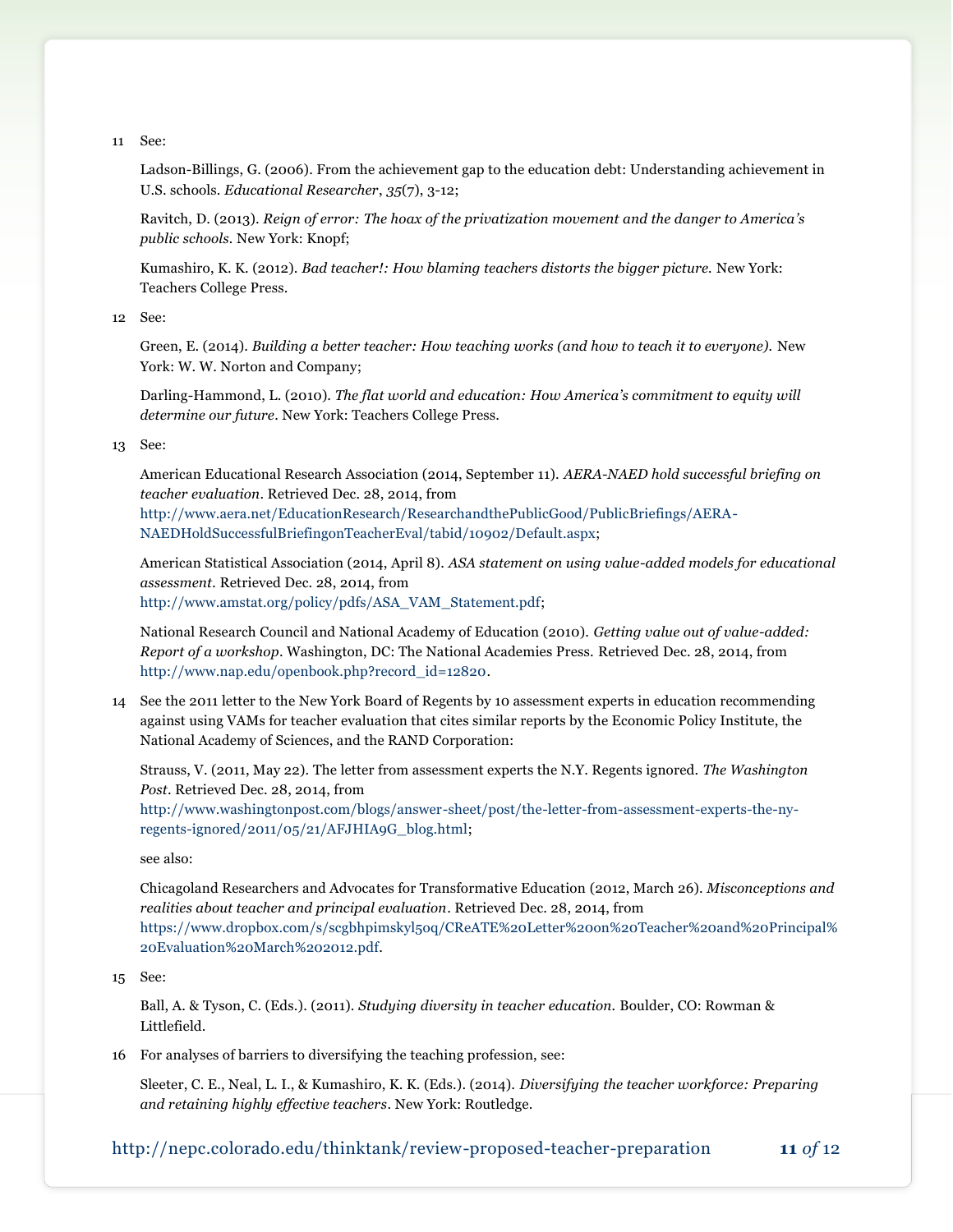- 17 Dewey, J. (1916/2012). *Democracy and education.* New York: Simon and Brown.
- 18 See:

Grant, C. A. (2012). Cultivating flourishing lives: A robust social justice vision of education. *American Educational Research Journal, 49*(5), 910-934.

19 See:

Ayers, W., Quinn, T., & Stovall, D. (Eds.) (2009). *Handbook of social justice in education.* New York: Routledge.